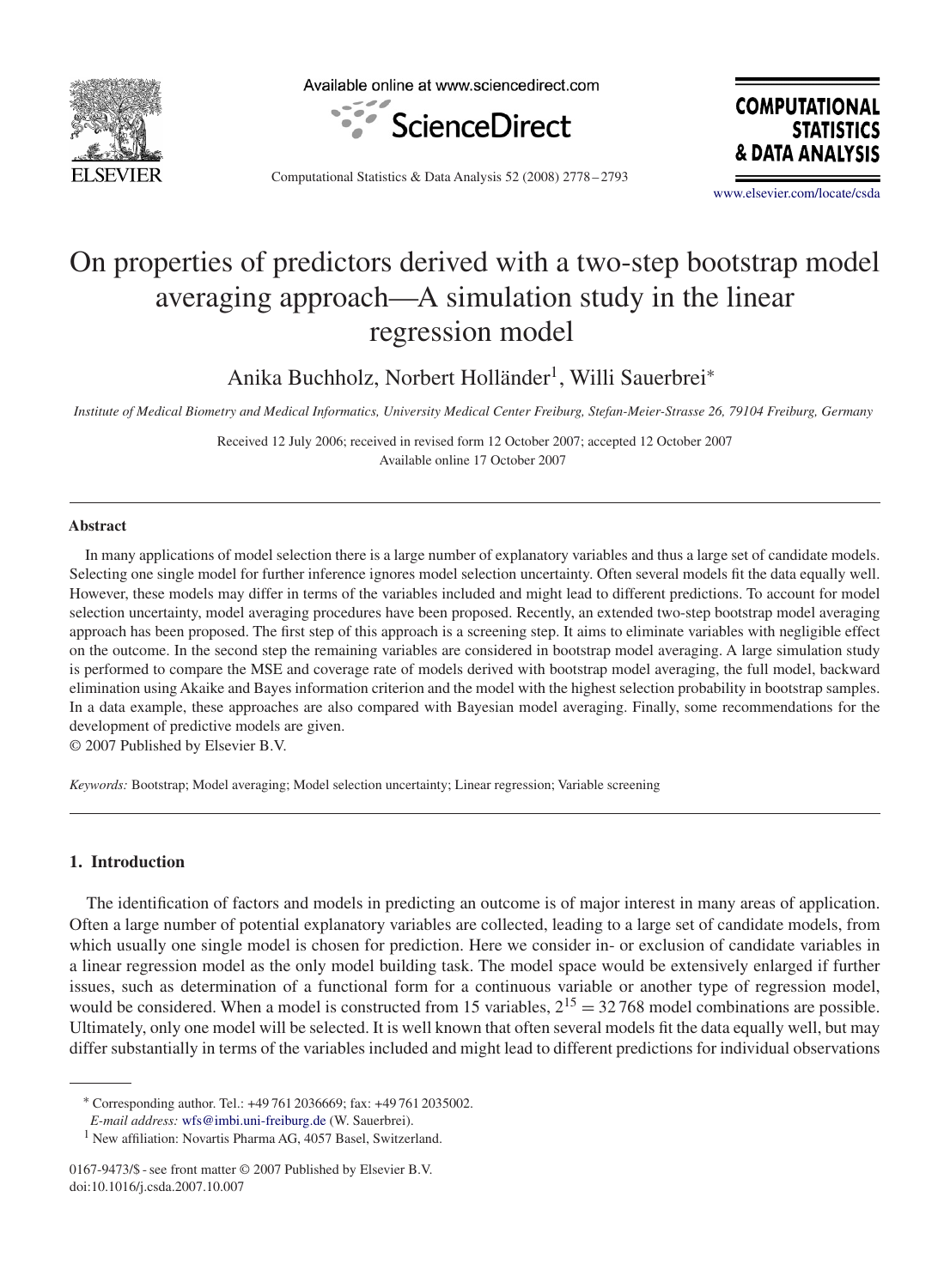[\(Miller, 2002\)](#page--1-0). Efficient algorithms are available [\(Hofmann et al., 2007\)](#page--1-0), but ignoring model selection uncertainty may lead to biased parameter estimates and underestimation of variance (Draper, 1995; Chatfield, 1995).

To account for model selection uncertainty, model averaging (MA) procedures have been proposed. The MA estimate is obtained as a weighted average of a set of estimated predictors obtained under different models. Advantages of MA are stressed in many papers, but usually the evidence is restricted to case studies (Hoeting et al., 1999; Volinsky et al., 1997; Augustin et al., 2005) or some analytical results for restricted problems, such as a very small set of candidate models, independence between predictors, assuming a local asymptotic framework (Buckland et al., 1997; Candolo et al., 2003; Yuan and Yang, 2005; Hjort and Claeskens, 2003).

Over the past few years, a lot of work has been done in a Bayesian model averaging (BMA) framework (Hoeting et al., 1999; Raftery et al., 1997). An alternative to BMA is bootstrap model averaging (bootstrapMA), first proposed by [Buckland et al. \(1997\)](#page--1-0) but modified by [Augustin et al. \(2005\)](#page--1-0) to include a variable screening step prior to bootstrap model averaging in order to identify and eliminate variables with no or a negligible effect on the outcome. This results in a much smaller class of candidate models for the MA step. For problems with a larger number of variables (say more than 10) the importance of a screening step seems to be well accepted. With BMA, Occam's window is usually used [\(Hoeting et al., 1999\)](#page--1-0). [Burnham and Anderson \(2002\)](#page--1-0) argue for a selection of models based on subject matter knowledge and Yuan and Yang  $(2005)$  propose in their ARMS algorithm to keep the top  $m$  models (in examples they use  $m = 40$ ) based on Akaike information criterion (AIC) or Bayes information criterion (BIC) in one part of the data.

In contrast to other screening approaches which eliminate models not strongly supported by the data, we eliminate variables not strongly supported by the data. The main reason is the increase of potential future use of our models, which means that it is not required to collect all variables in a new data set. A simulation study showed that our screening step reduces the number of variables and correspondingly the number of candidate models, without eliminating models strongly supported by the data [\(Sauerbrei et al., 2006\)](#page--1-0). The first promising results of bootstrapMA could be shown in a small simulation study [\(Holländer et al., 2006\)](#page--1-0). Here we will present details of the design and the simulation study will be substantially extended. Using MSE and coverage rate as criteria, we will compare the predictive performance of models derived with bootstrapMA to the full model, backward elimination (BE) using AIC and BIC and the model with the highest selection probability in bootstrap samples.

In a study on school children, the aim is to predict forced vital capacity (FVC) from 24 variables. In this example we will compare results from bootstrapMA with the others and also with BMA [\(Hoeting et al., 1999\)](#page--1-0). In all methods we restrict ourselves to only fitting linear terms in the models and in- or exclusion of variables only.

We will introduce the model building approaches as well as the assessment of predictive ability in Section 2. In Section 3, we describe the design of our simulation study and present the results in Section 4. Section 5 gives an example for further illustration and comparisons. In Section 6, we will discuss the results and give some recommendations for the development of predictive models.

### **2. Methods**

The linear regression model is defined by

$$
Y = \beta_0 + \beta_1 X_1 + \dots + \beta_P X_P + \varepsilon = X\beta + \varepsilon,\tag{1}
$$

where  $Y = (Y_1, \ldots, Y_N)'$  denotes the response vector with *N* being the number of observations,  $X_1, \ldots, X_P$  are the vectors of the explanatory variables and  $\varepsilon = (\varepsilon_1, \ldots, \varepsilon_N)'$  is the error vector. The error terms  $\varepsilon_i$  are assumed to be uncorrelated and normally distributed, i.e.  $\varepsilon \sim N(0, \sigma_{\varepsilon}^2 I)$ . Thus, it follows that  $(Y | X)$  is normally distributed with mean  $\mu = X\beta$  and covariance matrix  $\sigma_{\varepsilon}^2 I$ . In this paper, we focus on the prediction of the outcome and its variance.

In many applications, the number of variables, *P*, that are considered as potential influence factors is large, but in a multivariable context, only a few of them have an effect on the outcome *Y*. A common approach to data analysis is variable selection to determine a 'best' model and to make inference as if the selected model was prespecified (Burnham and Anderson, 2002; Miller, 2002). In this paper, we apply BE using AIC and BIC. These BE procedures and the corresponding results are labelled by  $BE_{\text{AIC}}$  and  $BE_{\text{BIC}}$ , respectively. With  $BE_{\text{AIC}}$  we usually select larger models, whereas *BE*<sub>BIC</sub> puts more penalty on variables, resulting in sparser models (for more details see Burnham and Anderson, 2004; Sauerbrei et al., 2006). We also consider the full model containing all *P* variables. In our simulation study, we use the true model as reference.